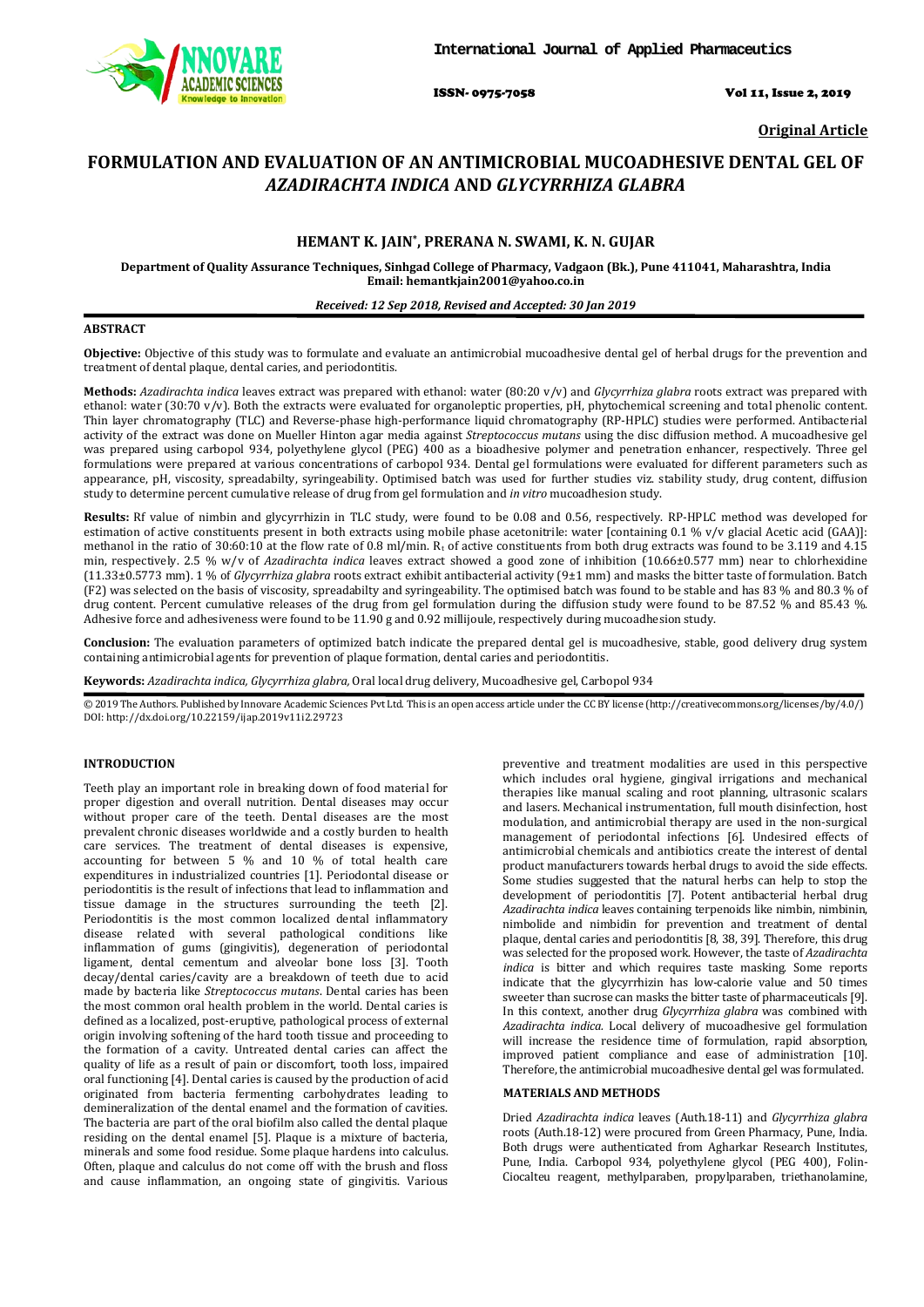sodium carbonate, gallic acid and glacial acetic acid (GAA) were obtained from Loba Chemie Pvt. Ltd, Mumbai. Disodium hydrogen phosphate and potassium dihydrogen phosphate were procured from Merck Specialities Pvt. Ltd, Mumbai. Mueller Hinton agar media for the growth of bacteria was obtained from HiMedia Laboratories. Freeze dried culture of bacterial strain *Streptococcus mutans* was procured from Microbial Type Culture Collection (MTCC), Chandigarh.

#### **Instrument**

The analytical method was performed on Shimadzu HPLC (LC 2010 CHT, Japan) having a quaternary system with automatic injection facility, LC solution software, and UV visible detector. The column used was Purospher Star RP-18e, Hibar C-18 (250 mm x 4.6 mm, 5 µm). Shimadzu (UV-1800) UV-visible spectrometer, Bruker (Alpha-T model) FT-IR, Equiptronics (EQ-610) digital pH meter and Shimadzu (AX-200) analytical balance were employed for this study.

#### **Preparation of extracts**

#### **Preparation of** *Azadirachta indica* **leaves extract**

Selection of menstruum was based on a better yield of active constituents and safety. Dry powder of *Azadirachta indica* leaves (40 g) was macerated with ethanol: water (80: 20 v/v) for 48 h under the dark condition at 25-28 °C with occasional shaking and filtered through a muslin cloth and then filtered through Whatman filter paper 0.45 μ [11]. Filtrate was concentrated, acidified and finally fractionated with chloroform. Separated chloroform fraction was dried and weighed which contains terpenoid components [12].

#### **Preparation of** *Glycyrrhiza glabra* **roots extract**

Dry powder of *Glycyrrhiza glabra* roots (40 g) was extracted with ethanol: water (30: 70 v/v) for 60 min at 50 °C. The obtained menstruum was filtered through a muslin cloth and then filtered through Whatman filter paper 0.45 μ. The filtrate was dried [13].

#### **Physicochemical characteristics of extracts**

Both the extracts were evaluated for organoleptic properties like colour, odour, consistency, pH and phytochemical screening [14].

#### **Total phenolic content (TPC) of** *Azadirachta indica* **leaves extract**

The total phenolic content was determined by the Folin-Ciocalteu reagent (FCR) method [15]. Folin-Ciocalteu reagent and 6 % Na2CO<sub>3</sub> solutions were prepared in distilled water. Aliquot of 200 µl of the extract was dispensed in the tube. 1.5 ml of 10 % FCR was added to the tube followed by incubation for 5 min in the dark condition. Then, 1.5 ml of 6 % sodium carbonate was added to the test tube and mixed thoroughly. The tube was incubated for 2 h in the dark condition and finally, absorbance was measured by UV-visible spectroscopy at 765 nm wavelength by using a UV-visible spectrophotometer.

#### **TPC of** *Glycyrrhiza glabra* **roots extract**

The total phenolic content in the root of *Glycyrrhiza glabra* was also determined by spectrophotometry using FCR method. The root extract (200 µl) was mixed with 1 ml of Folin-Ciocalteu reagent followed by incubation for 5 min in the dark condition. Then, 0.8 ml of a 7.5 % sodium carbonate was added to the test tube and mixed thoroughly. The tube was incubated for 30 min in the dark condition and finally, absorbance was measured by UV-visible spectroscopy at 765 nm wavelength by using a UV-visible spectrophotometer [16].

# **Thin layer chromatography (TLC)**

Hexane: acetone (9:1 v/v) solvent system was used as a mobile phase for TLC study of *Azadirachta indica* leaves extract [17, 18]. Ethyl acetate: ethanol: water: ammonia (65:25:9:1 v/v) solvent system was used as a mobile phase for TLC study of *Glycyrrhiza glabra* roots extract [19].

### **RP-HPLC method development**

### **Selection of detection wavelength**

Suitable wavelength for the HPLC analysis was determined by recording UV spectra in the range of 200-400 nm for *Azadirachta*  *indica* leaves *and Glycyrrhiza glabra* roots extract. Solutions of 10 μg/ml concentration of both extracts were prepared in ethanol and water, separately and scanned in between 200 to 400 nm [20-22].

#### **Chromatographic conditions**

Stationary phase ODS Hibar C-18 column (250 mm x 4.6 mm, 5 µm) was used. Initially, various chromatographic conditions were tried in order to obtain better separation characteristics. Finally, the mobile phase containing acetonitrile: water (containing 0.1 % GAA): methanol  $(30:60:10 \text{ v/v})$  was selected  $[21, 22]$ .

# **Preparation of the mobile phase**

Solvents (HPLC grade) of mobile phase (acetonitrile, 0.1 % v/v of GAA in water and methanol) were filtered through 0.45 µ membrane filter separately and sonicated to degas. These solvents were transferred in three different reservoirs of the HPLC system.

#### **Preparation of mixed standard solution**

Mixed standard stock solution was prepared by transferring accurately weighed *Azadirachta indica* (10 mg) and *Glycyrrhiza glabra* (10 mg) extracts into a volumetric flask (100 ml). Ethanol (50 ml) was added to dissolve these extracts and solution was sonicated for 5 min. Then volume was made up to 100 ml with ethanol. This solution was further diluted to obtain 10 μg/ml of each extract.

#### **Study of antimicrobial activity of** *Azadirachta indica* **leaves and**  *Glycyrrhiza glabra* **roots extract**

# **Preparation of microbiological culture media**

The ampoule of the freeze-dried culture of bacterial strain was procured. The surface of ampoule was disinfected and appropriate precautions were taken during ampoule handling. The ampoule was broken carefully and 2 ml of isotonic solution was added to microbiological culture media. Serial dilutions were prepared from the undiluted solution.

#### **Preparation of mueller hinton agar media**

Media (38 g) was suspended in 1000 ml of distilled water and heated to boil until it gets dissolved completely. Then, it was sterilized by autoclaving at 15 lbs pressure, 121 °C for 15 min and cooled to 45-50 °C, mixed thoroughly and poured into sterile petri plates [23, 24].

### **Determination of antimicrobial activity**

The disc diffusion method was used to screen the antimicrobial activity of *Azadirachta indica* leaves and *Glycyrrhiza glabra* roots extract on the bacterial strain of *Streptococcus mutans* [23]. *In vitro* antimicrobial activity was screened by using Mueller Hinton agar media. After sterilization, the media was transferred to sterilized petri plates aseptically and allowed to stand for 20 min. One ml of bacterial culture (610  $CFU/ml$ , 9<sup>th</sup> serial dilution) was spread on the surface of agar plates using sterile glass spreader after solidification of agar plates. Sterile discs of Whatman filter papers were used for an antibacterial study. The discs were impregnated with *Azadirachta indica* leaves extract (2 %, 2.5 %, 3 %, 3.5 %, 4 %, 4.5 % and 5 % w/v) [11, 25], *Glycyrrhiza glabra* roots extract (0.5 %, 1 % w/v) [26, 27], chlorhexidine gluconate (0.2 % w/v) solution [28], ethanol as a blank and then carefully placed on the surface of prepared agar plates. The plates were kept for incubation for 24 h at 37 °C. Zones of inhibition formed around the disc were measured by a transparent scale (in mm) at the end of incubation.

#### **Preparation of gel formulation**

Three gel formulations were prepared with different concentrations of carbopol. Initially, methylparaben and propyl paraben solution was prepared in water and then carbopol 934 was soaked in the water for 24 h followed by neutralization with triethanolamine to pH 6.8 for preparation of gel. Solutions of a measured quantity of extracts of both drugs were prepared in 5 ml of ethanol and added to the gel and then required the quantity of polyethylene glycol (PEG 400) was added [29]. Composition of the mucoadhesive gel is shown in table 1.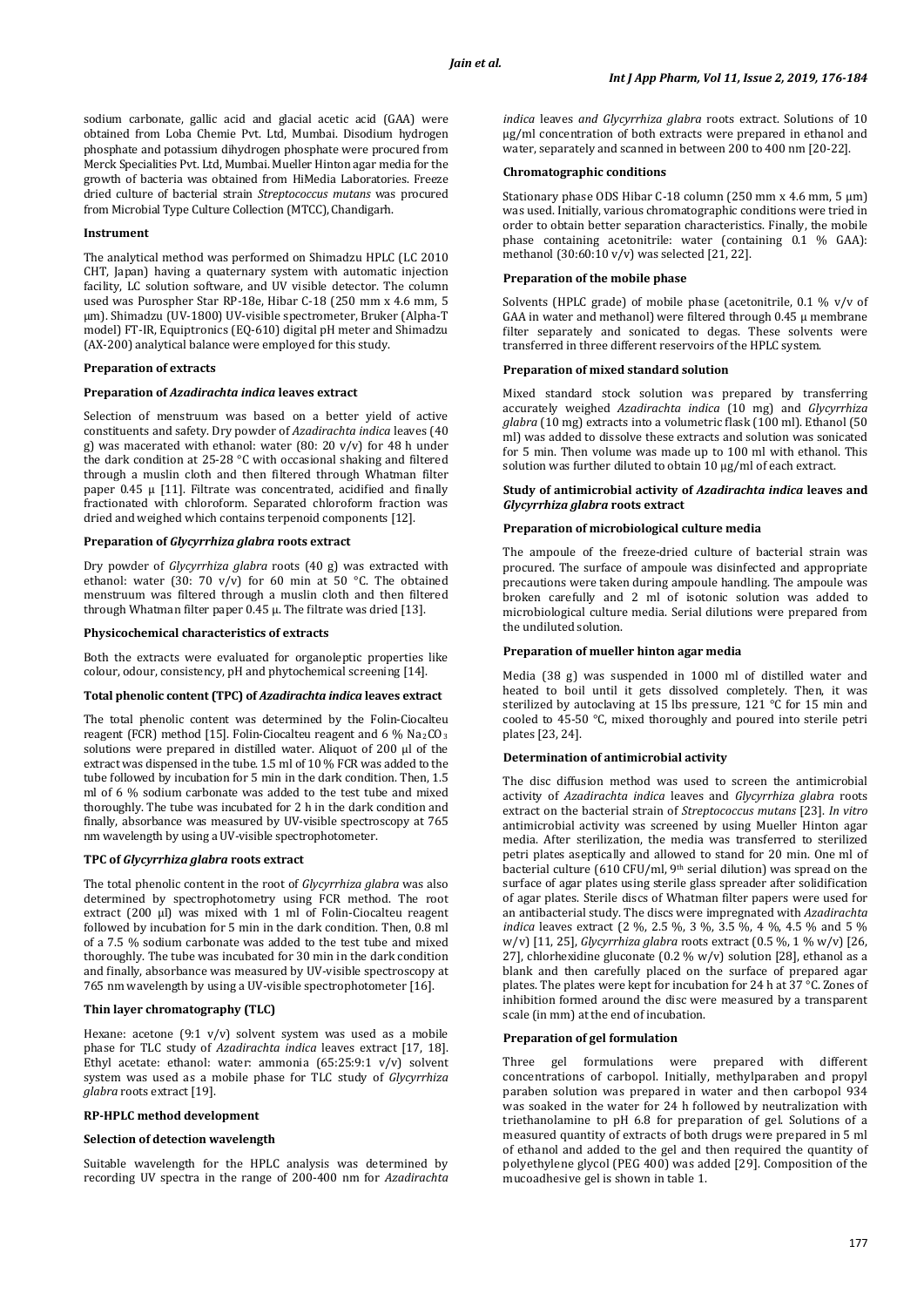#### *Jain et al.*

**Table 1: Preparation of gel at variable concentration of carbopol 934**

| S. No. | Ingredients                           | F <sub>1</sub> | F2   | F3   |
|--------|---------------------------------------|----------------|------|------|
|        | Azadirachta indica leaves extract (g) | 2.5            | 2.5  | 2.5  |
|        | Glycyrrhiza glabra roots extract (g)  |                |      |      |
| 3      | Carbopol 934 $(g)$                    | 0.4            | 0.6  | 0.8  |
| 4      | PEG 400 (ml)                          |                |      |      |
| ć      | Methyl paraben (g)                    | 0.18           | 0.18 | 0.18 |
| 6      | Propyl paraben (g)                    | 0.02           | 0.02 | 0.02 |
|        | Ethanol (ml)                          |                |      |      |
| 8      | Triethanolamine (ml)                  | q. s           | q. s | q.s  |
|        | Distilled water up to (ml)            | 100            | 100  | 100  |

#### **Evaluation of dental gel**

All prepared gel formulations were evaluated for physical appearance, pH, viscosity, spreadability, syringeability, stability study, drug content, diffusion study, *in vitro* mucoadhesion measurement.

#### **Physical appearance of gel formulations**

Gel formulations were visually inspected for colour, odour, consistency, grittiness, uniformity stickiness and homogeneity [30].

#### **pH measurement**

The pH of prepared gels was determined using a digital pH meter. The pH meter was calibrated before each use with standard pH 4 and pH 7 buffer solutions [30].

#### **Viscosity**

Viscosity of the prepared gels was measured by a Brookfield viscometer at 100 rpm, using spindle number 6. Viscosities were recorded at room temperature [30].

#### **Spreadability**

Spreadability is an important property of dental formulation for patient compliance. About 0.5 g of gel was placed within a circle of 1 cm diameter pre-marked on a glass plate over which a second glass plate was placed. A weight of 100 g was allowed to rest on the upper glass plate. The increase in the diameter due to the spreading of the gels was noted [31].

#### **Syringeability**

Treatment of severe periodontitis required administration of the drug directly into the periodontal pocket by using an injectable system fast relief. In this view, syringeability of gel formulations was evaluated through 21 G needle [30].

# **Stability study**

Semisolid mucoadhesive dosage form of the optimized batch was selected for the centrifugal test, thermal test, freeze, and thaw test, cooling and heating test [30, 31].

# **Centrifugal test**

The stability of the formulation was studied against the centrifugal force after 48 h of preparation. The formulation was transferred into tube and centrifuged at 2000 rpm for 60 min using a centrifugal device and stability of formulation was evaluated at a different time interval (5, 15, 30 and 60 min).

#### **Thermal test**

The stability of formulation was studied against the heat, after 48 h of preparation. Three samples of the formulation were placed at 4 °C, 25 °C and 45 °C and evaluated at different time period *i.e.* 24 h, 1 w, and 1 mo.

#### **Freeze and thaw test**

The stability of the formulation was studied against temperature change, after 48 h of preparation. Gel formulation (15 g) was placed at-8 °C to freeze it for 48 h and then thaw at 25 °C for 48 h for three cycles.

#### **Cooling and heating test**

The stability of the formulation was studied against temperature changes, after 48 h of preparation. Gel formulation (15 g) was placed at 45 °C for 48 h and then 48 h at 4 °C for three cycles.

At the end of stability study, the samples were analysed for their physical appearance as colour, pH, and viscosity.

#### **Drug content in dental gel**

Drug content of gel formulation was determined by dissolving gel (10 mg) in about 5-6 ml of phosphate buffer (pH 6.8) and then sonicated for 15 min in order to obtain complete solubility of drug. The volume of the resultant solution was made up to 10 ml and filtered. The filtrate was further diluted 10 times with phosphate buffer. Drug content was analysed using UV at 214 and 254 nm [31].

#### **Diffusion study**

*In vitro* drug release study was carried out using the egg membrane. An egg membrane was stored in phosphate buffer (pH 6.8) for 24 h before use. Release of drug from gel formulations was studied using Franz's diffusion cell. An egg membrane was tied to one end of donor compartment. Gel (1 g) was accurately weighed and placed in donor compartment. Receptor compartment was filled with phosphate buffer (pH 6.8). Phosphate buffer was agitated using magnetic stirrer and the temperature maintained at  $37\pm1$  °C. 5 ml of the sample was withdrawn from the reservoir compartment at 15 min interval and absorbance was measured by UV spectrophotometer at 214 and 254 nm. Each time the reservoir compartment was replenished with the 5 ml volume of phosphate buffer solution to maintain constant volume (Sink condition) [32].

#### *In vitro* **mucoadhesion measurement**

A significant characteristic of gel is mucoadhesive strength for adhesion to the mucosa in the dental pocket. The mucoadhesion study was carried out using the pig buccal mucosa. The buccal mucosa was stored in phosphate buffer (pH 6.8) before use. The mucoadhesion study of dental gel formulation was studied using CT3 texture analyser [33-37].

#### **FT-IR analysis of formulation**

FT-IR spectra of *Azadirachta indica* leaves, *Glycyrrhiza glabra* roots extract and gel formulation was compared for the presence of the functional group.

# **RESULTS AND DISCUSSION**

The % yield was obtained for the *Azadirachta indica* leaves and *Glycyrrhiza glabra* roots extract after extraction was found to be 2.25 and 11.2 %, respectively. Results of Physicochemical characteristics of *Azadirachta indica* leaves and *Glycyrrhiza glabra* roots extract are shown in table 2.

Menstruum was selected for the extraction of drugs was based on the solubility of the active constituents in it. Results of phytochemical screening showed that alkaloid, steroids, flavonoids, tannins, saponins, amino acids, and terpenoids were present in the extracts of both drugs. However, anthraquinone is absent in the extracts of both drugs. Results obtained by this study are presented in table 3.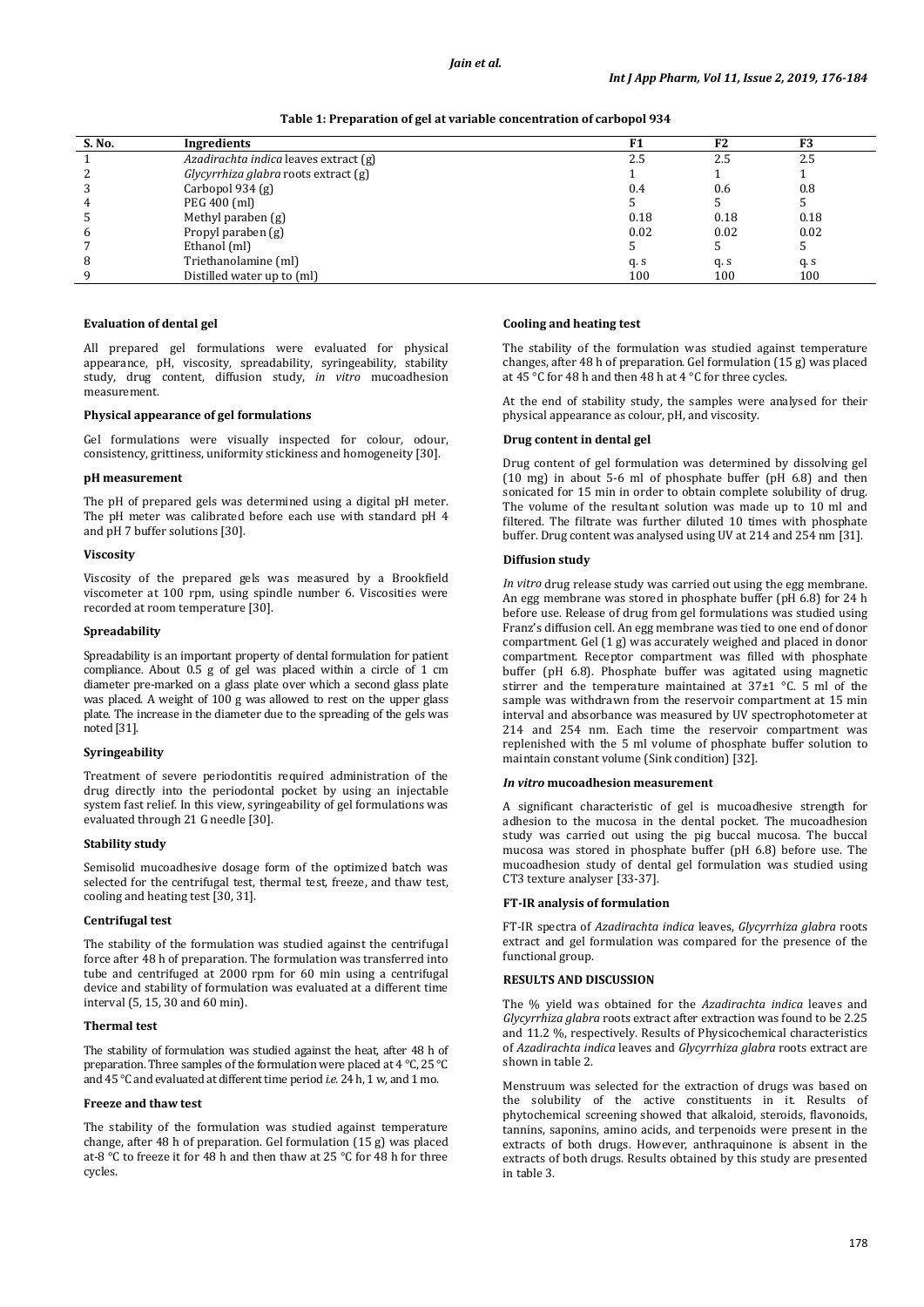|  | Table 2: Physicochemical characteristics of both drug extract |  |
|--|---------------------------------------------------------------|--|
|  |                                                               |  |

| S. No. | <b>Characteristics</b> | <i>Azadirachta indica</i> leaves extract | Glycyrrhiza glabra roots extract |
|--------|------------------------|------------------------------------------|----------------------------------|
|        | Colour                 | Greenish                                 | Brown                            |
|        | 0dour                  | Typical                                  | Faint and characteristics        |
|        | Consistency            | Sticky                                   | Sticky                           |
| 4      | nΗ                     | 4. $\epsilon$                            |                                  |

#### **Table 3: Phytochemical screening of the of both drugs extract**

| S. No. | Phytochemicals | Inference*                        |                                  |
|--------|----------------|-----------------------------------|----------------------------------|
|        |                | Azadirachta indica leaves extract | Glycyrrhiza glabra roots extract |
|        | Alkaloids      | $+$ ]                             | +                                |
|        | Steroids       | $+$ ]                             | $\ddot{}$                        |
|        | Tannins        | $+$                               | +                                |
|        | Flavonoid      | $+$ ]                             | $^{+}$                           |
|        | Amino acid     | $+$ ]                             | $\ddot{}$                        |
| h      | Anthraquinone  | ÷                                 | $\overline{\phantom{a}}$         |
|        | Saponins       | $+$                               | $^{+}$                           |
|        | Terpenoids     | $+$                               |                                  |

\*(+) denote presence and (-) denote absence of the phytochemical constituent, the total phenolic content of *Azadirachta indica* leaves and *Glycyrrhiza glabra* roots extracts were found to be 22.09 mg/g and 1.693 mg/g., Rf value of nimbin is 0.09 for TLC of *Azadirachta indica* leaves extract [18] and a light blue spot found in fig. 1 (under UV light) has Rf value 0.08 indicates that nimbin is present in the extract.



**Fig. 1: TLC of** *Azadirachta indica* **leaves extract, Rf value of glycyrrhizin is 0.5 for TLC of** *Glycyrrhiza glabra* **roots extract [19] and a yellow spot found in fig. 2 has Rf value 0.56 indicates that glycyrrhizin is present in the extract**



**Fig. 2: TLC of** *Glycyrrhiza glabra* **roots extract**

# **Optimization of chromatographic conditions**

Isobestic absorbance was observed at 256 and 276 nm in overlain spectra (fig. 3). Here, 276 nm was selected as the detection wavelength for HPLC analysis on the basis of results of the preliminary chromatographic trial.

Initially, various chromatographic conditions were tried in order to obtain better separation characteristics by changing the mobile phase composition. Finally, the mobile phase containing acetonitrile: water (0.1 % GAA): methanol in the ratio  $(30:60:10 \text{ v/v})$  was selected at 0.8 ml/min flow rate and UV detection was done at 276 nm. The values of the retention time of obtained peak for active constituent's nimbin and glycyrrhizin of *Azadirachta indica* leaves and *Glycyrrhiza glabra* roots extract were found at 3.119 and 4.157 min, respectively. The chromatogram of mixed standard solutions is shown in fig. 4 and optimized chromatographic conditions are mentioned in table 4. The values of retention time, theoretical plates and peak tailing factor was found in acceptance criteria.

### **Table 4: Optimized chromatographic conditions**

| S. No. | <b>Parameters</b>    | <b>Details</b>                                                   |
|--------|----------------------|------------------------------------------------------------------|
|        | Mobile phase         | Acetonitrile: water $(0.1\%)$ : methanol $(30:60:10\text{ v/v})$ |
| 2      | Column               | Purospher Star RP-18, Hibar C-18 (250 mm x 4.6 mm, 5 $\mu$ m)    |
| 3      | Flow rate            | $0.8$ ml/min                                                     |
| 4      | Column temperature   | 30 °C                                                            |
|        | Detection wavelength | $276$ nm                                                         |
| 6      | Injection volume     | $20 \mu$                                                         |
|        | Run time             | $20 \text{ min}$                                                 |
|        | Retention time       | 3.119 (Nimbin) and 4.157 (Glycyrrhizin)                          |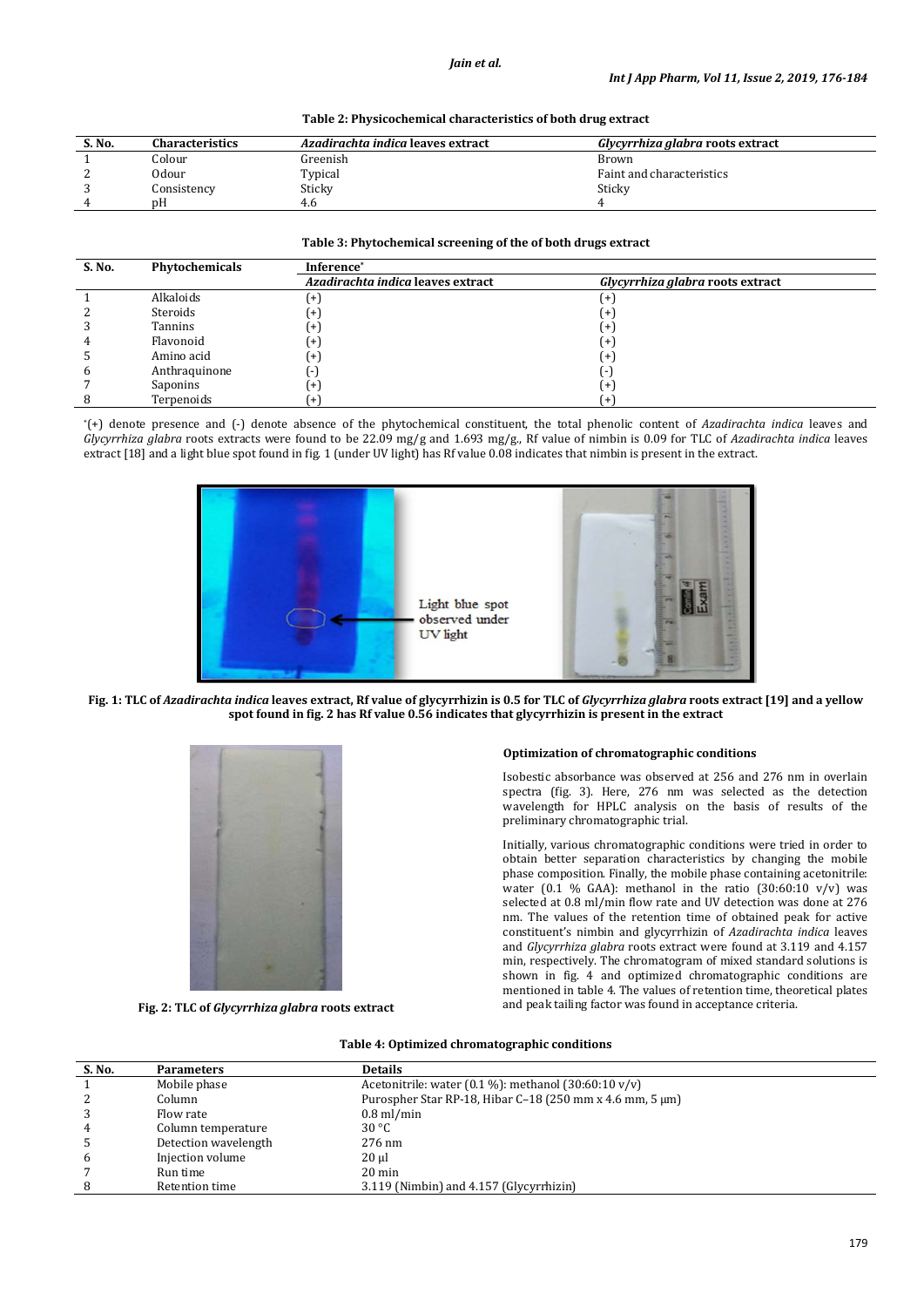

**Fig. 3: UV overlain spectra of** *Azadirachta indica* **leaves and** *Glycyrrhiza glabra* **roots extract**



**Fig. 4: Typical chromatogram of a mixture of both drug extrat**

Results of antimicrobial activity of *Azadirachta indica* leaves, *Glycyrrhiza glabra* roots extract and chlorhexidine are shown in table. 5,

**Fig. 5 (a) Fig. 5 (b)**

Photographs of the zone of inhibition obtained on Mueller Hinton agar plates after antimicrobial activity are shown in fig. 5 (a), (b), (c) and (d).

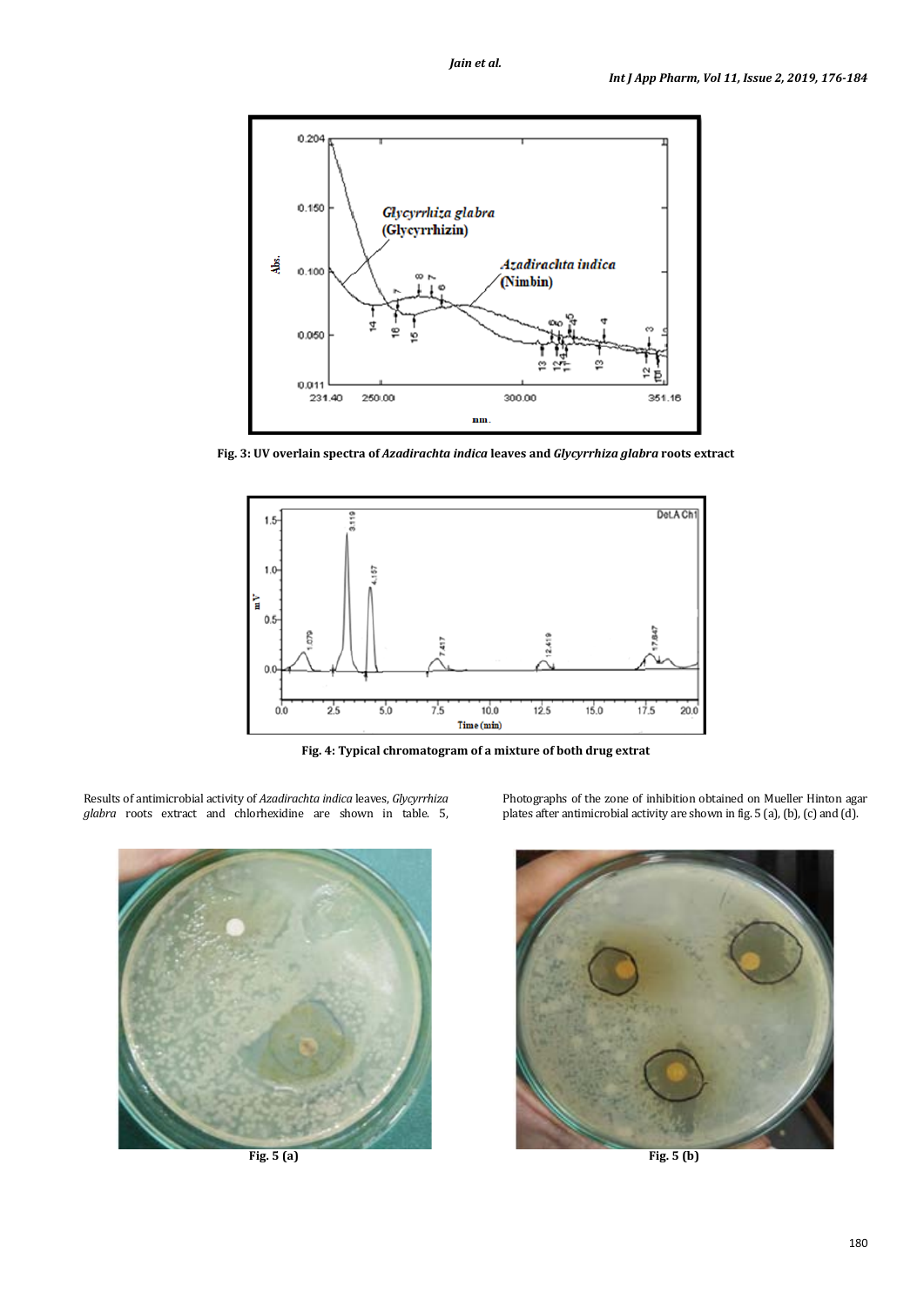

**Fig. 5: Antimicrobial study (a): 2.5 % w/v** *Azadirachta indica* **leaves extract against** *Streptococcus mutans* **(b): 1 % w/v** *Glycyrrhiza glabra* **roots extract against** *Streptococcus mutans* **(c): 0.2 % w/v chlorhexidine gluconate-positive control against** *Streptococcus mutans* **(d): Ethanol-negative control (Blank)**

**Table 5: Antimicrobial activity of** *Azadirachta indica* **leaves extract,** *Glycyrrhiza glabra* **roots extract and 0.2 % chlorhexidine gluconate solution**

| S. No. | Zone of inhibition (ZOI)                   | Azadirachta indica leaves<br>extract $(2.5\% \text{ w/v})$ | Glycyrrhiza glabra roots<br>extract $(1\% w/v)$ | Chlorhexidine gluconate<br>[Positive control] $(0.2 % w/v)$ |
|--------|--------------------------------------------|------------------------------------------------------------|-------------------------------------------------|-------------------------------------------------------------|
|        | Zone of inhibition (mm)                    |                                                            |                                                 |                                                             |
|        |                                            | 10                                                         |                                                 |                                                             |
|        |                                            |                                                            |                                                 |                                                             |
|        | Mean zone of inhibition $\pm SD^*$<br>(mm) | $10.66 \pm 0.58$                                           | 9±1                                             | $11.33 \pm 0.58$                                            |

\*Data presented are as mean value±SD, n=3.

All concentrations (2 to 5 % w/v) of *Azadirachta indica* leaves extract to have antibacterial activity against *Streptococcus mutans,*  but 2.5 % w/v concentration was selected in the formulation on the basis of adequate inhibition and appropriate taste of extract in the oral cavity. An antimicrobial study indicates that the zone of inhibition obtained by 2.5 % w/v extract of *Azadirachta indica*  leaves is closer to the zone of inhibition produced by 0.2 % w/v of chlorhexidine. The extract of *Glycyrrhiza glabra* roots also showed

antibacterial activity against *Streptococcus mutans* and mask the bitter taste of formulations effectively.

Results of evaluation study indicate that the gel formulations have desired properties with respect to their colour, odour, consistency, grittiness, uniformity, stickiness and homogeneity. Results of an evaluation of the physical appearance of dental gels are shown in table 6.

|  | Table 6: Results of an evaluation of the physical appearance of dental gels |  |  |  |
|--|-----------------------------------------------------------------------------|--|--|--|
|--|-----------------------------------------------------------------------------|--|--|--|

| S. No. | <sup>5</sup> ormulation    | Colour | <b>Odour</b> | Consistencv | Grittiness | <b>Uniformity</b> | <b>Stickiness</b> |
|--------|----------------------------|--------|--------------|-------------|------------|-------------------|-------------------|
|        |                            | hreen  | Typical      | Smooth      | None       | Good              | Less sticky       |
|        | $\mathbf{r}$<br>. <u>.</u> | Green  | Typical      | Smooth      | None       | Good              | $\sim$<br>Good    |
|        | $\mathbf{r}$               | Green  | Typical      | Smooth      | None       | Good              | $\sim$<br>Good    |

The value of pH of all gel formulations was found in a range of 6.5 to 7.0 and which was in the range of pH of the site of application. The viscosity of all gel formulations was found in the range 1500 to 3000 cps. The average diameter of the spread area for all gels was found in the range of 2 to 3 cm which indicates that gels are easily spreadable. The result for pH measurement, viscosity determination, and spreadability are showed in table 7. The results of syringeability study indicated that only F1 and F2 were syringeable through 21G needle, while F3 was not syringeable. Here, F2 batch was selected as an optimized batch on the basis of stickiness, pH, viscosity spreadability and syringeability.

|  | Table 7: Results of an evaluation of pH, viscosity, spreadability, and syringeability of dental gels |  |  |  |  |
|--|------------------------------------------------------------------------------------------------------|--|--|--|--|
|--|------------------------------------------------------------------------------------------------------|--|--|--|--|

| S. No. | Formulation         | рH  | Viscosity (cps) | Spreadability (cm) | Svringeability  |
|--------|---------------------|-----|-----------------|--------------------|-----------------|
|        | . .                 |     | 1800            | ن د سک             | Syringeable     |
|        | $\mathbf{E}$<br>ے ا | o.o | 2500            | Z.4                | Syringeable     |
|        | $\mathbf{E}$<br>ີ   | v.J | 3000            | ل د ک              | Not syringeable |

Entirely the optimized gel formulation was found to be stable upon storage at different temperature conditions for 1 mo. Where no significant changes were observed in the post formulation parameters. The results obtained by the stability study of F2 formulation were shown in table 8. Result of drug content of gel formulation was found to be 83 % of *Azadirachta indica* leaves and 80.3 % of *Glycyrrhiza glabra* roots extract, respectively in the gel formulation.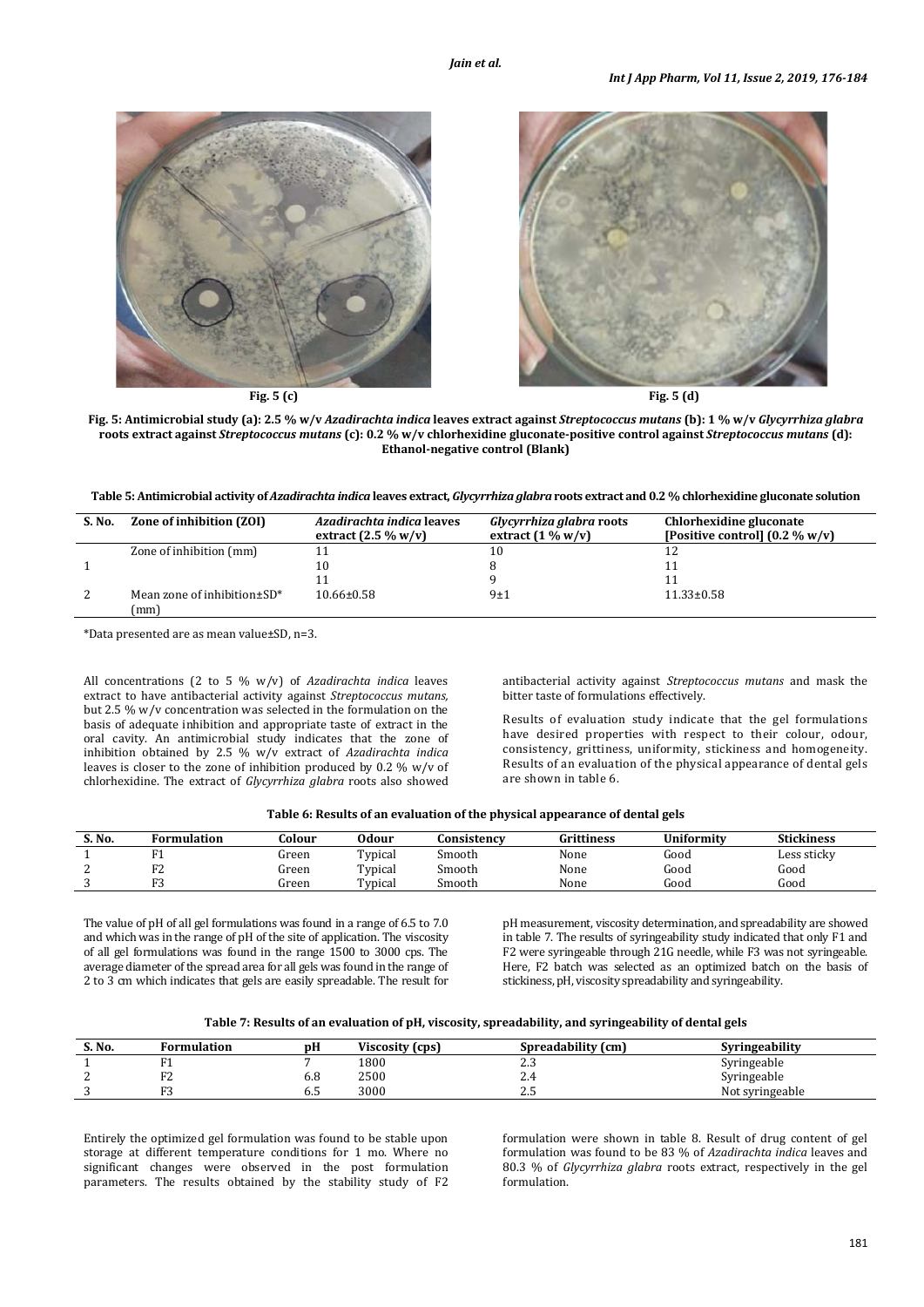| S. No. | <b>Stability study</b>   | Conditions                       | <b>Observation</b> |        |                              |  |
|--------|--------------------------|----------------------------------|--------------------|--------|------------------------------|--|
|        |                          |                                  | Colour             | $pH^*$ | Viscosity <sup>*</sup> (cps) |  |
|        | Centrifuge test          | 2000 RPM (15 min)                | Green              | 6.8    | 2500                         |  |
|        |                          | 2000 RPM (30 min)                | Green              | 6.8    | 2500                         |  |
|        |                          | 2000 RPM (60 min)                | Green              | 6.7    | 2300                         |  |
| 2      | Thermal test             | $4^{\circ}$ C (24 h, 1 w, 1 mo)  | Green              | 6.8    | 2500                         |  |
|        |                          | $25^{\circ}$ C (24 h, 1 w, 1 mo) | Green              | 6.8    | 2500                         |  |
|        |                          | 45 °C (24 h, 1 w, 1 mo)          | Green              | 6.6    | 2400                         |  |
| 3      | Freeze and thaw test     | $-8 °C$                          | Green              | 6.8    | 2500                         |  |
|        |                          | $25^{\circ}C$                    | Green              | 6.8    | 2500                         |  |
| 4      | Cooling and heating test | $4^{\circ}C$                     | Green              | 6.8    | 2500                         |  |
|        |                          | $45^{\circ}$ C                   | Green              | 6.7    | 2400                         |  |

**Table 8: Results of stability study**

\*Data presented are as mean value, n=3

Drug diffusion study was carried out to calculate the percentage cumulative diffusion of the drug from gel formulation through an egg membrane. The % cumulative release of *Azadirachta indica* leaves extract and *Glycyrrhiza glabra* roots extract from F2 formulation after 120 min were found to be 87.52 % and 85.43 %, respectively as shown in fig. 6.



**Fig. 6: % Cumulative drug release from the dental gel**

The values of adhesive force and adhesiveness of dental gel was found to be 11.90 g and 0.92 millijoule, respectively as shown in fig 11. Good gel adhesion to the mucosal surface results in an increase the contact time with the mucosa and prolongation of residence time and better clinical efficacy. The peak area under the positive part of graph indicates good consistency and the peak area under negative part of the graph indicates adhesiveness (more the negative value more the sticky or Mucoadhesive sample) [37].



**Fig. 7: Mucoadhesion study of formulated gel, the FT-IR spectra for the formulation and extracts are shown in fig. 12. Characteristics peaks obtained for the extract correlated well with that of formulation peaks**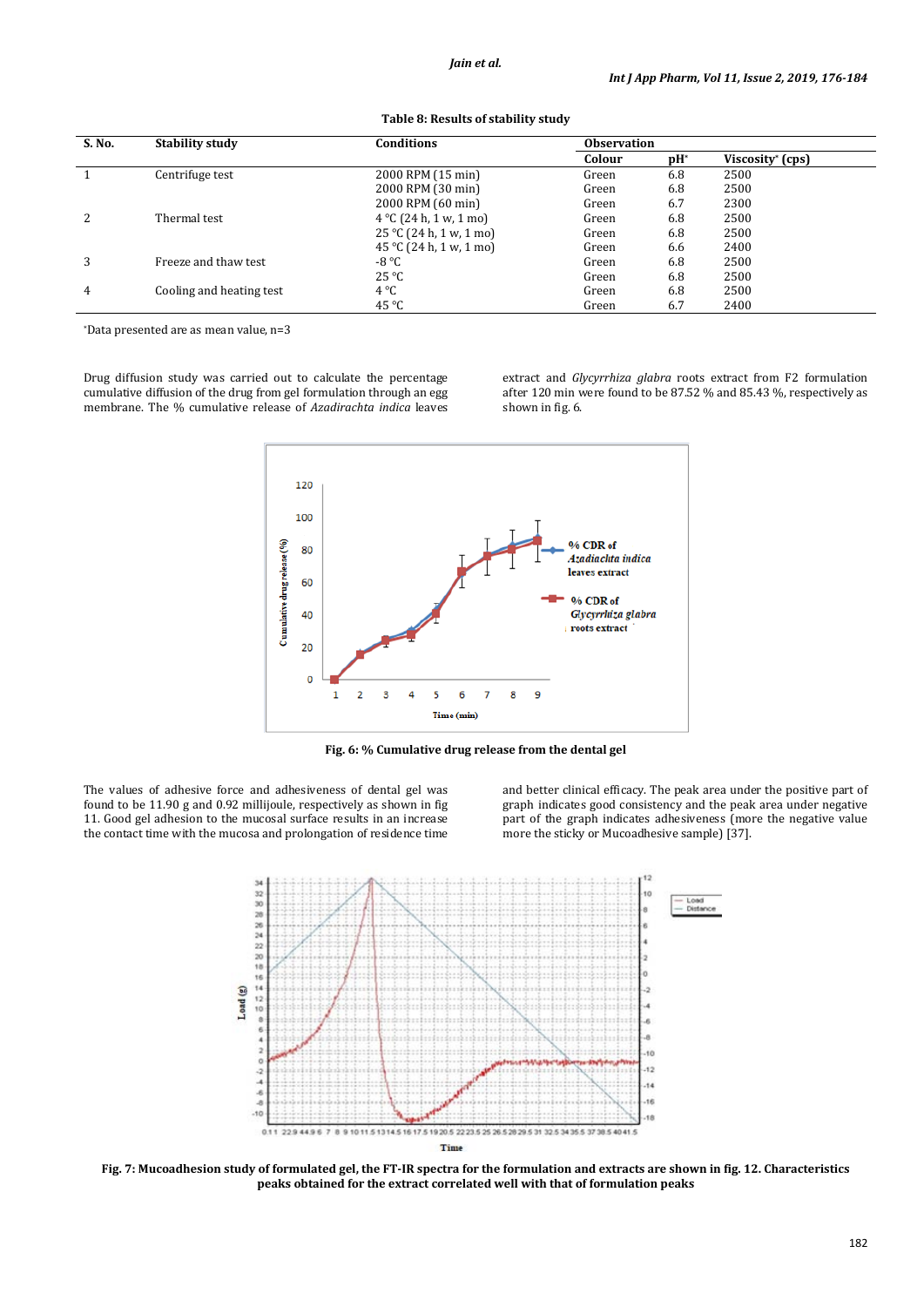

**Fig. 8: FT-IR Spectra of (a): FT-IR spectra of** *Azadirachta indica* **leaves extract (b): FT-IR spectra of** *Glycyrrhiza glabra* **roots extract (c): Semisolid mucoadhesive gel formulation**

# **CONCLUSION**

Results indicate that both extracts have antimicrobial activity. *Glycyrrhiza glabra* roots extract has an intensive natural sweetener with low-calorie value therefore incorporated in the gel formulation. The evaluation parameters of an optimized batch indicate the prepared dental gel is mucoadhesive, stable, good delivery drug system containing antimicrobial agents for prevention of plaque formation, dental caries, and periodontitis.

# **AUTHORS CONTRIBUTIONS**

All the authors have contributed equally

# **CONFLICT OF INTERESTS**

Declared none

# **REFERENCES**

- 1. World Health Organization (WHO). Dental diseases and oral health Geneva WHO; 2003. Available from: http:// www.who.int/oral\_health/publications/en/orh\_fact\_sheet.pdf. [Last accessed on 02 Jan 2018]
- 2. Microbial disease of mouth and oral cavity. Available from: https://courses.lumenlearning.com/microbiology/chapter/mi crobial-diseases-of-the-mouth-and-oral-cavity/ [Last accessed 10 Jan 2018]
- 3. Jain N, Jain GK, Javed S, Iqbal Z, Talegaonkar S, Ahmad FJ, *et al.* Recent approaches for the treatment of periodontitis. Drug Discovery Today 2008;13:932-43.
- 4. Alshahrani I, Tikare S, Meer Z, Mustafa A, Abdulwahab M, Sadatullah S, *et al.* Prevalence of dental caries among male students aged 15–17 y in southern Asir, Saudi Arabia. Saudi Dent J 2018. Doi:10.1016/j.sdentj.2018.03.003
- 5. Nguyen S, Hiorth M. Advanced drug delivery systems for local treatment of the oral cavity. Ther Delivery 2015;6:595-608.
- 6. Tariq M, Iqbal Z, Ali J, Baboota S, Talegaonkar S, Ahmad Z, *et al.* Treatment modalities and evaluation models for periodontitis. Int J Pharma Investig 2012;2:106-22.
- 7. Ananthathavam K, Ramamurthy J. Treating periodontitis with the use of essential oil and herbs. IOSRPHR 2014;4:39-42.
- 8. Lakshmi T, Krishnan V, Rajendran R, Madhusudhanan N. *Azadirachta indica*: a herbal panacea in dentistry-an update. Pharmacogn Rev 2015;9:41-4.
- 9. Carocho M, Morales P, Ferreira IC. Sweeteners as food additives in the XXI century: a review of what is known, and what is to come. Food Chem Toxicol 2017;107:302-17.
- 10. Mathew AK. Oral local drug delivery: an overview. Pharm Pharmacol Res 2015;3:1-6.
- 11. Pai MR, Acharya LD, Udupa N. Evaluation of antiplaque activity of *Azadirachta indica* leaf extract gel-a 6-week clinical study. J Ethnopharmacol 2004;90:99-103.
- 12. Alzohairy MA. Therapeutic role of *Azadirachta indica* (Neem) and their active constituents in disease prevention and treatment. Evid Based Complementary Altern Med 2016;1-11. http://dx.doi.org/10.1155/2016/7382506
- 13. Tian M, Yan H, Row KH. Extraction of glycyrrhizic acid and glabridin from licorice. Int J Mol Sci 2008;9:571-7.
- 14. Al-Hashemi ZS, Hossain MA. Biological activities of different neem leaf crude extracts used locally in Ayurvedic medicine. Pac Sci Rev A: Nat Sci Eng 2016;18:128-31.
- 15. Al-Jadidi HS, Hossain MA. Studies on total phenolic, total flavonoids and antimicrobial activity from the leaves crude extracts of neem traditionally used for the treatment of cough and nausea. Beni-Suef Univ J Basic Appl Sci 2015;4:93-8.
- 16. Orujei Y, Shabani L, Sharifi-Tehrani M. Induction of glycyrrhizin and total phenolic compound production in licorice by using arbuscular mycorrhizal fungi. Russ J Plant Physiol 2013;60:855–60.
- 17. Kokate CK, Purohit AP, Gokhale SB. Pharmacognosy. 37th ed. Pune: Nirali prakashan; 2015. p. 116.
- 18. Vani MM, Rao PSS, Varma GN, Pushpitha K, Biswal L. Identification and chemical characterization of *Azadirachta indica* leaf extracts through thin layer chromatography. Int J Res Eng Technol 2016;5:117-22.
- 19. Senegar NP, Agrawal R, Singh A. A textbook of pharmacognosy. 2nd ed. Hyderabad: Pharma book syndicate; 2009. p. 152-3.
- 20. Shaikh S, Jain V. Development and validation of a RP-HPLC method for the simultaneous determination of quercetin, ellagic acid and rutin in hydroalcoholic extract of triphala churna. Int J Appl Pharm 2018;10:169-74.
- 21. Jain HK, Nikam VK. Formulation development and stability indicating HPLC assay of tablets of apixaban. Int J Pharm Pharm Sci 2017;9:24-32
- 22. Ranjale AR, Jain HK. Development and validation of RP-HPLC method for simultaneous estimation of cefoperazone and tazobactam in the marketed formulation. Int J Pharm Pharm Sci 2014;6:462-5.
- 23. Mueller Hinton agar media. Available from: http://himedialabs.com/TD/M173.pdf [Last accessed 03 Feb 2018]
- 24. Maragathavalli S, Brindha S, Kaviyarasi NS, Annadurai B, Gangwar SK. Antimicrobial activity in leaf extract of neem (*Azadirachta indica* Linn.). Int J Sci Nat 2012;3:110-3.
- https://www.uofmhealth.org/health-library/hn-4372000. [Last accessed on 12 Feb 2018]
- 26. Sharma M, Dwivedi AK. Nutrition neutraceuticals: a proactive approach for healthcare. Nanotechnol Agri-Food Ind 2016;4:79-116.